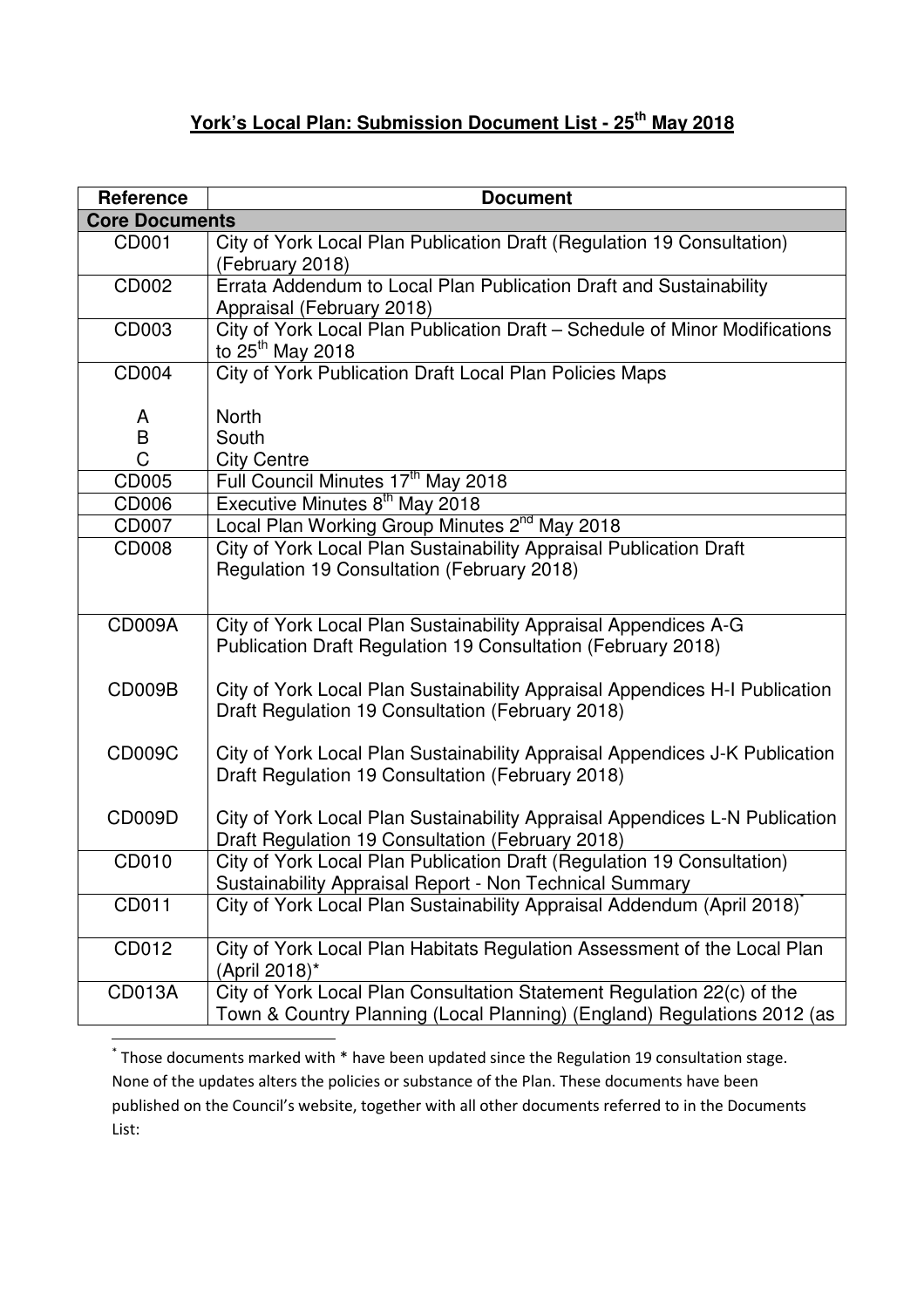| <b>CD013B</b> | amended) May 2018                                                                                                               |
|---------------|---------------------------------------------------------------------------------------------------------------------------------|
| <b>CD013C</b> | Annex 1 City of York Local Plan Sustainability Appraisal Appendix K -<br>Policy and Site Audit Trail (February 2018)            |
|               | Annex 2 Council Executive Report (13th July 2017)<br>including Annex's 3-5 and 7 and associated minutes                         |
| CD013D        | Annex 3 Council Executive Report (25th January 2018) including Annex A                                                          |
| <b>CD013E</b> | and the associated minutes                                                                                                      |
|               | Annex 4 Local Development Framework Core Strategy Issues and Options<br>Consultation Summer 2006 (July 2007)                    |
| CD013F        | Annex 5 Core Strategy Consultation Statement (July 2009)                                                                        |
| CD013G        | Annex 6 Core Strategy Preferred Options Consultation Statement &<br><b>Schedule of Responses</b>                                |
| CD013H        | (February 2011)                                                                                                                 |
| <b>CD013I</b> | Annex 7 Core Strategy Submission (Publication)<br>Consultation Statement Regulation 30 (1) (d) (September 2011/amended<br>2012) |
| <b>CD013J</b> | Annex 8 Core Strategy Consultation Statement<br>Regulation 30 (1) (e) (January 2012)                                            |
|               | Annex 9 City of York Local Plan Preferred Options Consultation Audit Trail<br>(May 2013)                                        |
| <b>CD013K</b> | Annex 10 City of York Local Plan Preferred Options<br>Consultation Statement (2018)                                             |
| CD013L        | Annex 11 City of York Local Plan Further Sites Consultation Statement                                                           |
| CD013M        | (2018)<br>Annex 12 City of York Local Plan Preferred Sites                                                                      |
| CD013N        | Consultation Statement (September 2017)                                                                                         |
|               | Annex 13 City of York Local Plan Pre-Publication Consultation Statement<br>(February 2018)                                      |
| CD013O        | Annex 14 List of Specific Consultees                                                                                            |
| CD013P        | <b>Annex 15 Consultation Letter</b>                                                                                             |
| CD013Q        | Annex 16 City Wide Leaflet                                                                                                      |
| CD013R        | Annex17 Media Releases and Examples                                                                                             |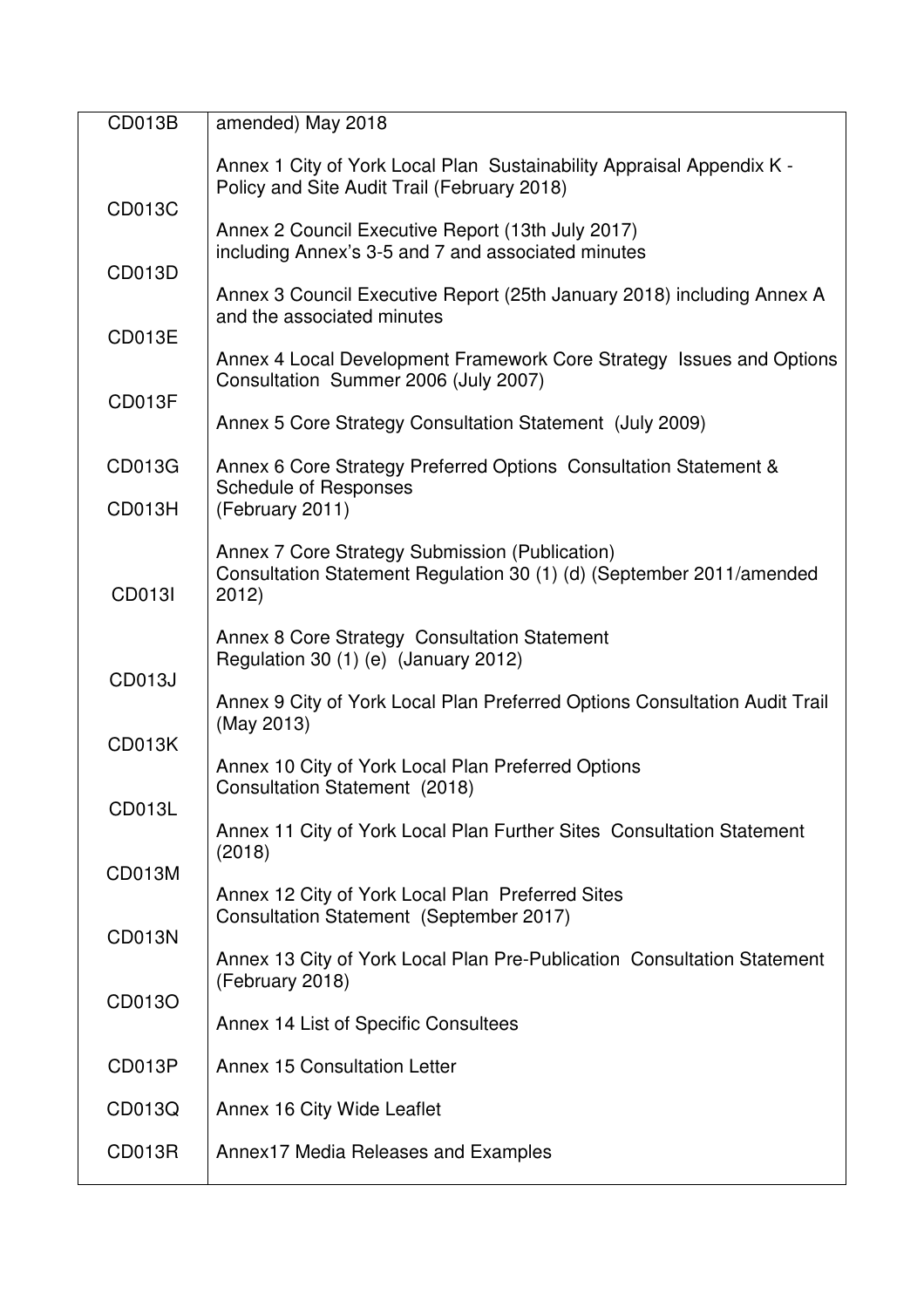| <b>CD013S</b> | Annex 18 Comments Form                                                                                            |
|---------------|-------------------------------------------------------------------------------------------------------------------|
|               |                                                                                                                   |
| CD013T        | Annex 19 Poster                                                                                                   |
| <b>CD013U</b> | Annex 20 Statement of Representations Procedure                                                                   |
| <b>CD013V</b> | Annex 21 - Index of Respondents                                                                                   |
| <b>CD013W</b> | Annex 22 - Schedule of Representations in Policy Order                                                            |
| <b>CD014A</b> | Index of respondents (Regulation 20) indicating requests to appear at<br>hearings (Sequential ID Reference Order) |
| <b>CD014B</b> | Copies of original representations with personal data redacted in<br>Sequential ID Reference Order 1-100          |
| <b>CD014C</b> | Copies of original representations with personal data redacted in<br>Sequential ID Reference Order 101-200        |
| CD014D        | Copies of original representations with personal data redacted in<br>Sequential ID Reference Order 201-231        |
| <b>CD014E</b> | Copies of original representations with personal data redacted in<br>Sequential ID Reference Order 232-300        |
| CD014F        | Copies of original representations with personal data redacted in<br>Sequential ID Reference Order 301-366        |
| <b>CD014G</b> | Copies of original representations with personal data redacted in<br>Sequential ID Reference Order 366-400        |
| CD014H        | Copies of original representations with personal data redacted in<br>Sequential ID Reference Order 401-500        |
| <b>CD014I</b> | Copies of original representations with personal data redacted in<br>Sequential ID Reference Order 501-592        |
| <b>CD014J</b> | Copies of original representations with personal data redacted in<br>Sequential ID Reference Order 593-597        |
| CD014K        | Copies of original representations with personal data redacted in<br>Sequential ID Reference Order 598-600        |
| <b>CD014L</b> | Copies of original representations with personal data redacted in<br>Sequential ID Reference Order 600-619        |
| <b>CD014M</b> | Copies of original representations with personal data redacted in<br>Sequential ID Reference Order 620            |
|               |                                                                                                                   |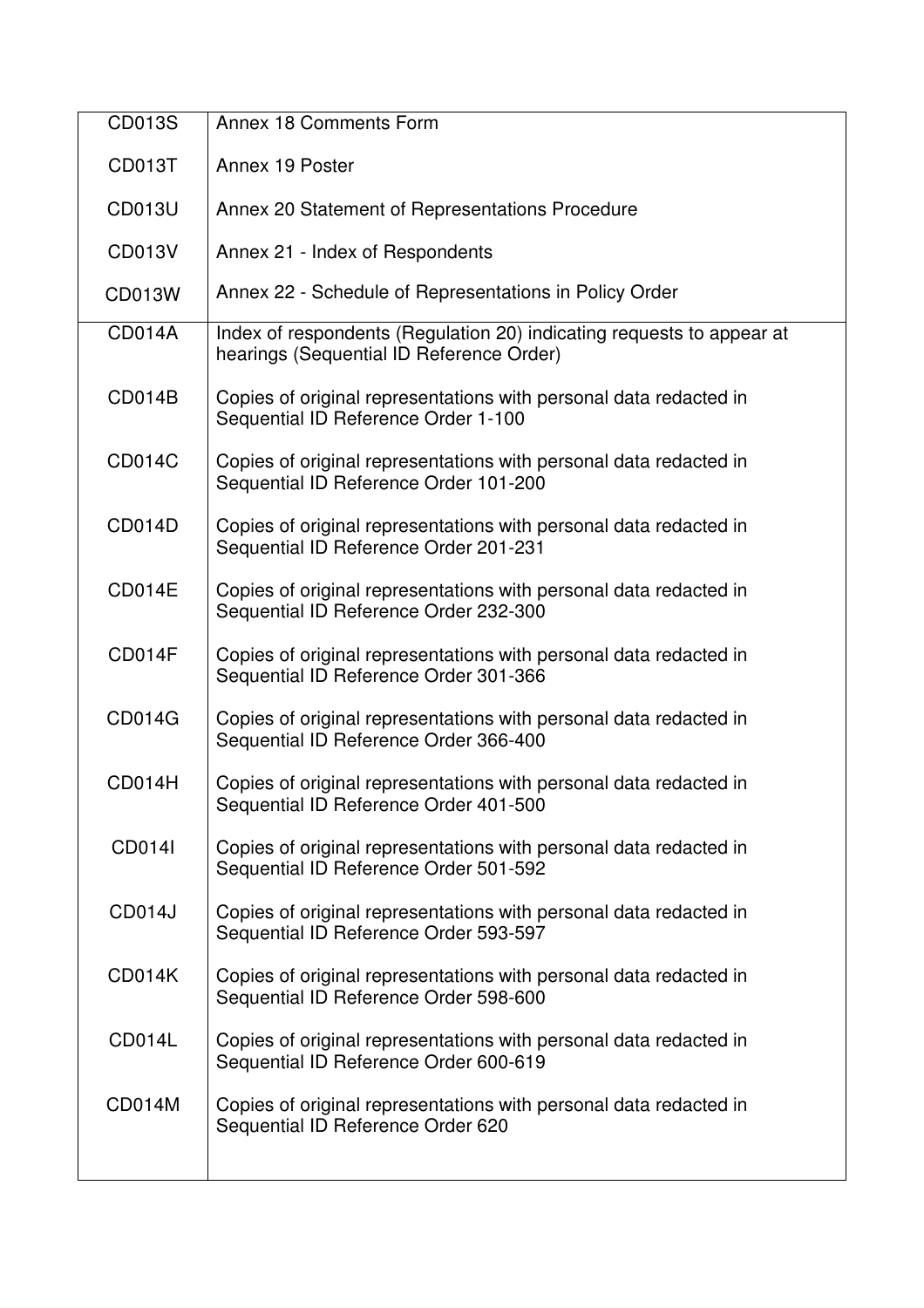| <b>CD014N</b> | Copies of original representations with personal data redacted in<br>Sequential ID Reference Order 621                                           |
|---------------|--------------------------------------------------------------------------------------------------------------------------------------------------|
|               |                                                                                                                                                  |
| CD014O        | Copies of original representations with personal data redacted in<br>Sequential ID Reference Order 622-700                                       |
| CD014P        | Copies of original representations with personal data redacted in<br>Sequential ID Reference Order 701-800                                       |
| CD014Q        | Copies of original representations with personal data redacted in<br>Sequential ID Reference Order 801-832                                       |
| <b>CD014R</b> | Copies of original representations with personal data redacted in<br>Sequential ID Reference Order 833 Part A                                    |
| <b>CD014S</b> | Copies of original representations with personal data redacted in<br>Sequential ID Reference Order 833 Part B                                    |
| CD014T        | Copies of original representations with personal data redacted in<br>Sequential ID Reference Order 834-837                                       |
| <b>CD014U</b> | Copies of original representations with personal data redacted in<br>Sequential ID Reference Order 838-854                                       |
|               | N.B A summary of the Representations in Policy Order can be found in CD013                                                                       |
| CD015         | City of York Local Development Scheme (November 2017)                                                                                            |
| CD016         | City of York Statement of Community Involvement (SCI) (Adopted<br>December 2007)                                                                 |
| CD017         | Housing Monitoring Update for Monitoring Year 2016-2017                                                                                          |
| CD018         | City of York Local Plan Viability Assessment Update Study (April 2018)*                                                                          |
| CD019         | City of York Local Plan Equalities Impact Assessment (Including the Better<br>Decision Making Tool) (April 2018)*                                |
| CD020         | City of York Local Plan Submission Draft Statement to demonstrate<br>compliance with the Duty to co-operate (April 2018)*                        |
| CD021         | The Regional Strategy for Yorkshire and Humber (Partial Revocation)<br>Order 2013                                                                |
| CD022         | Local Plan Legal Compliance Checklist (May 2018)                                                                                                 |
| CD023         | Soundness Self-Assessment Checklist (May 2018)                                                                                                   |
| CD024         | Notice of Submission of City of York Local Plan (May 2018) also online at<br>york.gov.uk/localplansubmission                                     |
|               | <b>Supporting Documents and Evidence Base</b>                                                                                                    |
|               | <b>Earlier Versions of the Plan</b>                                                                                                              |
| <b>SD001A</b> | City of York Draft Local Plan Incorporating the 4 <sup>th</sup> Set of Changes                                                                   |
|               | Development Control Local Plan (Approved April 2005)                                                                                             |
| <b>SD001B</b> | City of York Draft Local Plan Incorporating the 4 <sup>th</sup> Set of Changes                                                                   |
|               | Development Control Local Plan (Approved April 2005) City Centre Map                                                                             |
| <b>SD001C</b> | City of York Draft Local Plan Incorporating the 4 <sup>th</sup> Set of Changes<br>Development Control Local Plan (Approved April 2005) North Map |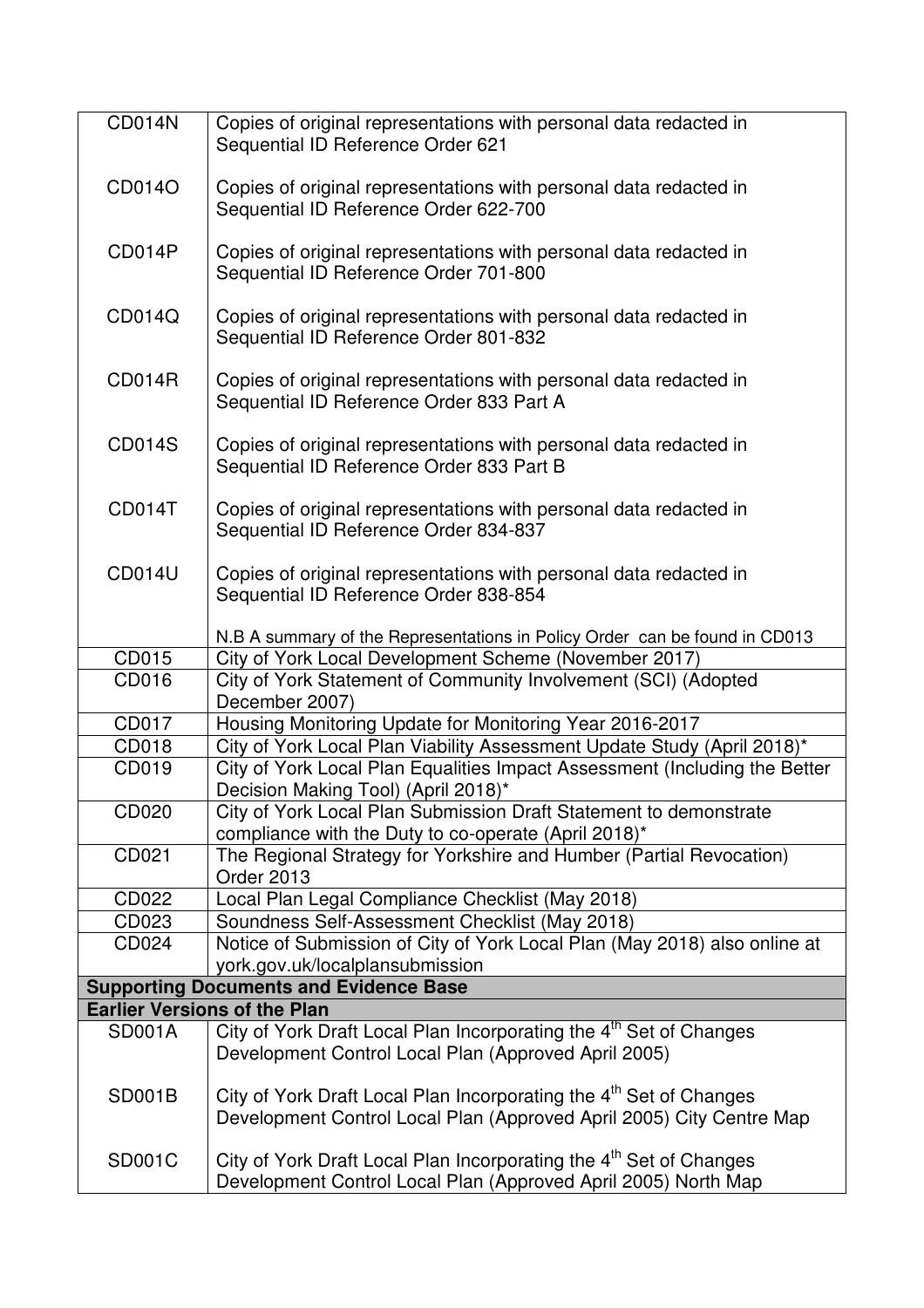| <b>SD001D</b> | City of York Draft Local Plan Incorporating the 4 <sup>th</sup> Set of Changes<br>Development Control Local Plan (Approved April 2005) South Map |
|---------------|--------------------------------------------------------------------------------------------------------------------------------------------------|
| <b>SD002A</b> | City of York Local Development Framework Core Strategy Issues and                                                                                |
| <b>SD002B</b> | Options 1 (June 2006)<br>City of York Local Development Framework Core Strategy Issues and<br>Options 2 (September 2007)                         |
| SD003         | City of York Local Development Framework Core Strategy Preferred<br>Options (June 2009)                                                          |
| <b>SD004</b>  | City of York Local Development Framework Core Strategy Submission<br>Publication (2011)                                                          |
| SD005         | City of York Local Plan Preferred Options (June 2013)                                                                                            |
| <b>SD006</b>  | City of York Local Plan Preferred Options (June 2013) Proposals Maps                                                                             |
| <b>SD007A</b> | Local Plan Preferred Options Sustainability Appraisal (June 2013) Main<br>Document                                                               |
| SD007B        | Local Plan Preferred Options Sustainability Appraisal (June 2013) Non-<br>technical summary                                                      |
| <b>SD007C</b> | Local Plan Preferred Options Sustainability Appraisal (June 2013)<br>Appendices                                                                  |
| <b>SD008A</b> | City of York Council Local Plan Preferred Options Sustainability Appraisal<br>Scoping Report (May 2013)                                          |
| SD008B        | Sustainability Appraisal Scoping Report Annexes (May 2013)                                                                                       |
| <b>SD009</b>  | City of York Council Habitat Regulation Assessment Local Plan Preferred<br>Options (June 2013)                                                   |
| <b>SD010A</b> | City of York Local Plan Publication Draft (2014)                                                                                                 |
| B             | Proposals Map City Centre Insert                                                                                                                 |
| C             | Proposals Map North                                                                                                                              |
| D             | Proposals Map South                                                                                                                              |
| <b>SD011A</b> | City of York Local Plan Publication Draft Sustainability Appraisal Report<br>(2014)                                                              |
| <b>SD011B</b> | City of York Local Plan Publication Draft Sustainability Appraisal Report<br>(2014) Appendices                                                   |
| SD012         | City of York Council Habitats Regulations Assessment of the Local Plan<br>(September 2014) Draft                                                 |
| SD013         | City of York Local Plan Duty to Cooperate Statement (2014)                                                                                       |
| SD014         | City of York Full Council Minutes $-9^{th}$ October 2014 (Motion put forward by<br>Cllr Reid to halt Local Plan Publication)                     |
| <b>SD015A</b> | City of York Local Plan Further Sites Consultation (June 2014)                                                                                   |
| <b>SD015B</b> | City of York Local Plan Further Sites Consultation (June 2014) Appendices                                                                        |
| SD016         | City of York Local Plan Further Sites Consultation (June 2014) Proposals<br>Maps                                                                 |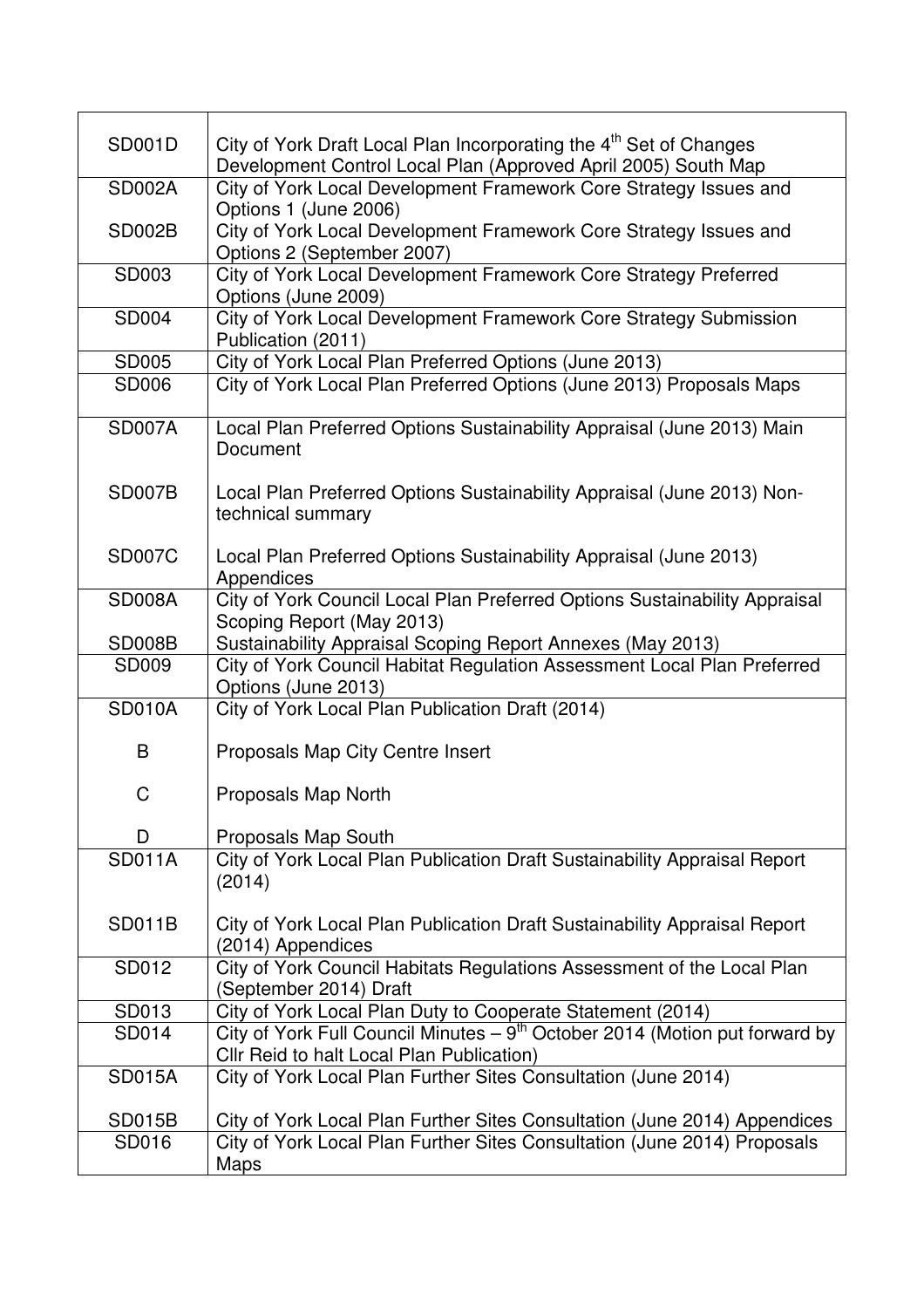| SD017         | City of York Local Plan Further Sites Consultation Appendix 12:                            |
|---------------|--------------------------------------------------------------------------------------------|
|               | Sustainability Appraisal Technical Note (June 2014)                                        |
| SD018         | City of York Local Plan Preferred Sites Consultation (July 2016)                           |
| SD019         | City of York Local Plan Preferred Sites Consultation (July 2016) Proposals                 |
|               | Map                                                                                        |
| SD020         | City of York Local Plan Preferred Sites Consultation Interim Sustainability                |
| SD021         | Appraisal (July 2016)<br>CYC LP Pre-Publication Draft (Reg 18 Consultation September 2017) |
|               | (Main Document)                                                                            |
| SD022         | City of York Local Plan Pre-Publication Draft (Reg 18 Consultation)                        |
|               | (September 2017) Proposals Maps:                                                           |
| A             | <b>North</b>                                                                               |
|               |                                                                                            |
| B             | South                                                                                      |
|               |                                                                                            |
| С             | <b>City Centre</b>                                                                         |
| <b>SD023A</b> | LP Sustainability Appraisal Pre-Publication Draft Regulation 18                            |
|               | Consultation (Sep 2017)                                                                    |
| <b>SD023B</b> | Summary                                                                                    |
|               |                                                                                            |
| <b>SD023C</b> | Appendices A-G                                                                             |
|               |                                                                                            |
| <b>SD023D</b> | Appendices H-I                                                                             |
|               |                                                                                            |
| <b>SD023E</b> | Appendices J-N                                                                             |
| SD024         | City of York Demonstrating the Duty to co-operate (Interim Statement)<br>(September 2017)  |
| SD025         | City of York Local Plan Habitat Regulation Assessment (September 2017)                     |
| <b>SD026</b>  | Executive Minutes 26 <sup>th</sup> January 2017 (MOD sites)                                |
| <b>SD027A</b> | Executive 13 <sup>th</sup> July 2017 - Minutes (moving to Pre- Publication)                |
|               |                                                                                            |
| <b>SD027B</b> | Executive 13 <sup>th</sup> July 2017 - Report                                              |
|               |                                                                                            |
| <b>SD027C</b> | Executive $13^{th}$ July 2017 - Annexes                                                    |
|               |                                                                                            |
| <b>SD027D</b> | Executive $13th$ July 2017 – Points of Clarification                                       |
| <b>SD027E</b> | Executive 13 <sup>th</sup> July 2017 - LPWG 10 July 2017 Recommendations                   |
| <b>SD028A</b> | Executive 25 <sup>th</sup> January 2018 – Minutes (Pre-Publication outcomes and            |
|               | moving to Publication)                                                                     |
|               |                                                                                            |
| <b>SD028B</b> | Executive $25th$ January 2018 – Report                                                     |
|               |                                                                                            |
| <b>SD028C</b> | Executive $25th$ January 2018 – Annexes                                                    |
|               | <b>Minerals and Waste Local Plan</b>                                                       |
| SD029         | North Yorkshire County Council, City of York Council and North York                        |
|               | Moors National Park Authority Minerals and Waste Joint Plan                                |
|               | Publication Draft (November 2016)                                                          |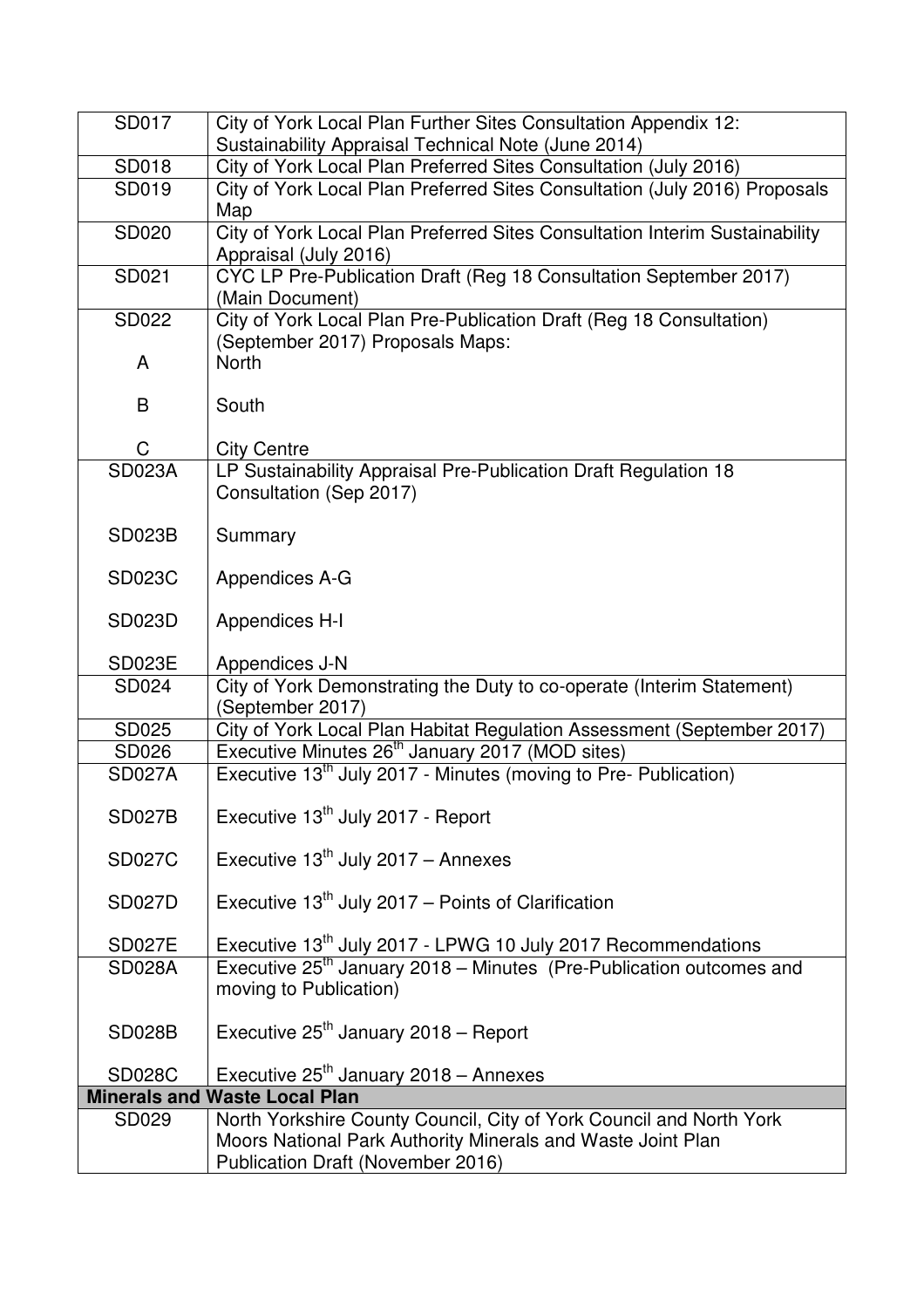| SD030                                      | North Yorkshire County Council, City of York Council and North York                       |
|--------------------------------------------|-------------------------------------------------------------------------------------------|
|                                            | Moors National Park Authority Minerals and Waste Joint Plan                               |
|                                            | Addendum of Proposed Changes to Publication Draft (July 2017)                             |
|                                            | <b>Regional and Sub Regional Superseded Plans</b>                                         |
| SD031                                      | North Yorkshire County Structure Plan (1995-2006)                                         |
| SD032                                      | The Yorkshire and Humber Plan Regional Spatial Strategy to 2026 (2008),                   |
|                                            | Government Office For Yorkshire And The Humber                                            |
| SD033                                      | York and North Yorkshire Sub Region Local Authorities - York Sub Area<br>Study (May 2011) |
|                                            | <b>National Planning Policy and Legislation</b>                                           |
| SD034                                      | Localism Act (2011)                                                                       |
| SD035                                      | National Planning Policy Framework (March 2012)                                           |
| SD036                                      | Planning Policy for Traveller Sites 2015                                                  |
| SD037                                      | National Planning Policy for Waste (2014)                                                 |
| SD038                                      | Energy Act (2008)                                                                         |
| SD039                                      | Ministry of Housing, Communities & Local Government - Social Housing                      |
|                                            | Update Written Statement: HCWS614 (29 <sup>th</sup> March 2018)                           |
| <b>SD040</b>                               | City of York Council Letter to the Secretary of State January 2018                        |
| SD041                                      | Letter from the Secretary of State to City of York Council 23 <sup>rd</sup> March 2018 -  |
|                                            | <b>Local Plan Intervention</b>                                                            |
| <b>SD042A</b>                              | Fixing Our Broken Housing Market ('The Housing White Paper')                              |
|                                            |                                                                                           |
| <b>SD042B</b>                              | Planning for the Right Homes in the Right Places: Consultation Proposals                  |
|                                            | (September 2017)                                                                          |
|                                            |                                                                                           |
| <b>SD042C</b>                              | <b>Housing Need Consultation Data Table</b>                                               |
|                                            |                                                                                           |
| <b>SD042D</b>                              | <b>Comprehensive Registration Programme</b>                                               |
| <b>SD043A</b>                              | Draft National Planning Policy Framework Consultation Proposals (March                    |
|                                            | 2018                                                                                      |
|                                            |                                                                                           |
| <b>SD043B</b>                              | National Planning Policy Framework Draft Text for Consultation (March                     |
|                                            | 2018                                                                                      |
| <b>SD043C</b>                              | Draft Planning Practice Guidance (March 2018)                                             |
|                                            |                                                                                           |
| SD043D                                     | Housing Delivery Test Draft Measurement Rule Book (March 2018)                            |
| <b>SD044</b>                               | Acts and Statutory Instruments - Online Only at                                           |
|                                            | http://www.legislation.gov.uk                                                             |
| <b>National Planning Practice Guidance</b> |                                                                                           |
| SD045                                      | National Planning Practice Guidance - Online only at:                                     |
|                                            | http://planningguidance.communities.gov.uk/                                               |
| <b>SD046</b>                               | City of York Council Supplementary Planning Document Draft Controlling                    |
|                                            | the Concentration of HMOs (Approved 2012, Amended July 2014)                              |
| <b>SD047</b>                               | City of York Council Supplementary Planning Document Draft House                          |
|                                            | Extensions and Alterations (Approved December 2012)                                       |
| <b>SD048</b>                               | City of York Council Supplementary Planning Document Draft Subdivision                    |
|                                            | of Dwellings (Approved December 2012)                                                     |
| <b>Housing</b>                             |                                                                                           |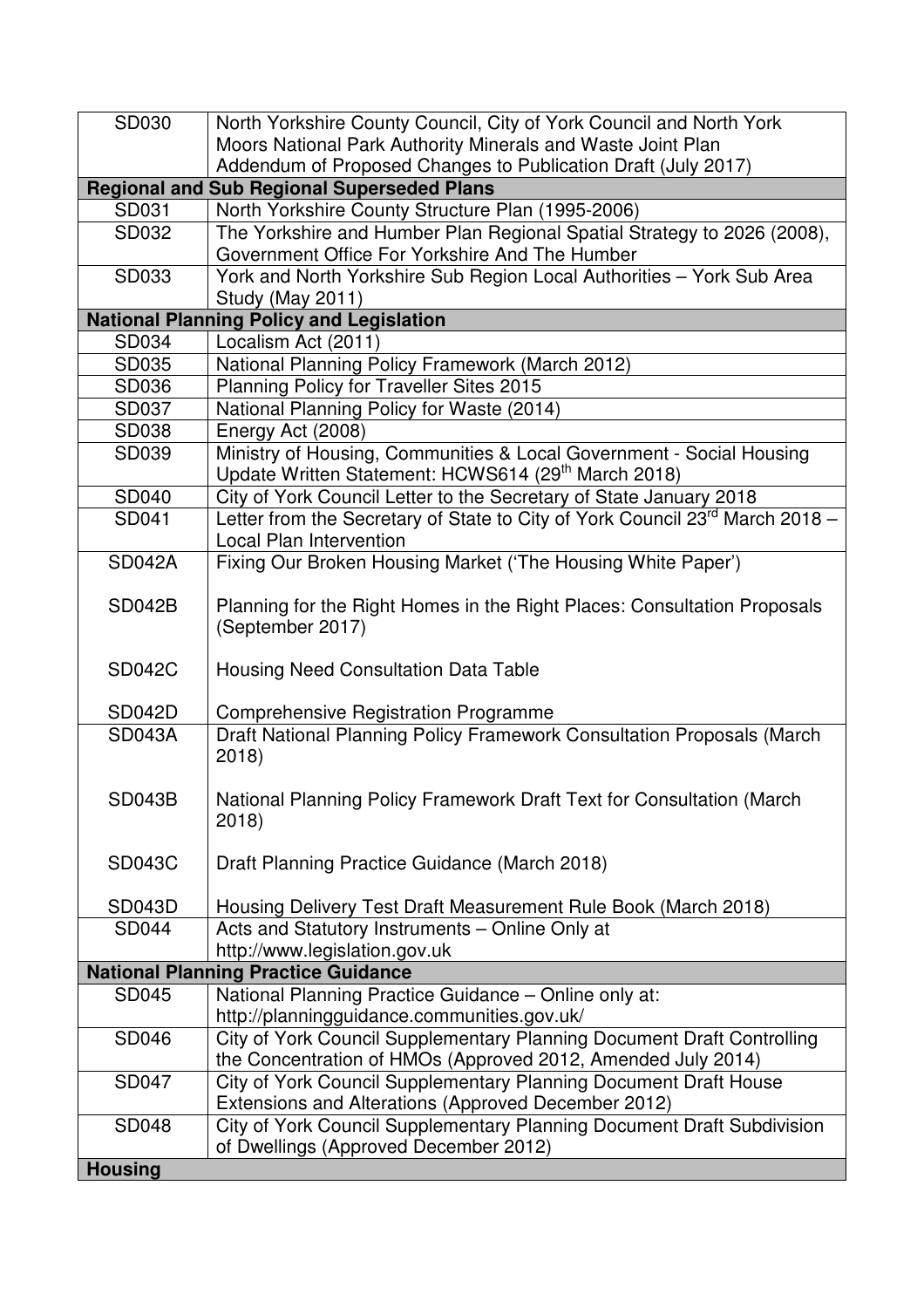| <b>SD049A</b>             | City of York Strategic Housing Land Availability Assessment (2018)*     |
|---------------------------|-------------------------------------------------------------------------|
| <b>SD049B</b>             | Appendices 1-7                                                          |
| <b>SD049C</b>             | Appendix $8 -$ maps 1-500                                               |
| <b>SD049D</b>             | Appendix 8 - maps 501-989                                               |
| SD050                     | City of York Strategic Housing Market Assessment Update (2017)          |
| SD051                     | City of York Council Strategic Housing Market Assessment (SHMA) (June   |
|                           | 2016)                                                                   |
| SD052                     | City of York Council Strategic Housing Market Assessment Addendum       |
|                           | (SHMA) (June 2016)                                                      |
| SD053                     | City of York LP Strategic Housing Land Availability Assessment (SHLAA)  |
|                           | (September 2017)                                                        |
| SD054                     | City of York LP Strategic Housing Land Availability Assessment (SHLAA)  |
|                           | (September 2017) Annexes                                                |
| SD055                     | City of York Local Plan Windfall Allowance Technical Paper (July 2016)  |
| <b>SD056</b>              | City of York Council Affordable Housing Viability Study (April 2010)    |
| SD057                     | City of York Council Affordable Housing Viability Study Update Annex 1  |
|                           | (February 2011)                                                         |
| <b>SD058</b>              | Affordable Housing Planning Guidance Interim Targets                    |
|                           | https://www.york.gov.uk/info/20049/planning advice and guidance/1148/a  |
|                           | ffordable housing planning quidance - interim targets                   |
| SD059                     | City of York Gypsy and Traveller Accommodation Assessment Update        |
|                           | (September 2017)                                                        |
| SD060                     | CYC Gypsy, Roma Traveller and Travelling Show People - Site             |
|                           | Identification Study (September 2014)                                   |
| SD061                     | Equality and Human Rights Commission - Inequalities Experienced by      |
|                           | Gypsy and Traveller Communities (2009)                                  |
| SD062                     | Upper Floors in York City Centre: An Opportunity (2013)                 |
| <b>Economy and Retail</b> |                                                                         |
| SD063                     | City of York Employment Land Review Update (September 2017)             |
| <b>SD064</b>              | City of York Employment Land Review (July 2016)                         |
| <b>SD065</b>              | City of York Council Retail Study Update (September 2014)               |
| <b>SD066</b>              | City of York Council Retail Study Update Appendices (September 2014)    |
| <b>SD067</b>              | City of York Council Retail Study Update Addendum (September 2014)      |
| <b>SD068A</b>             | CYC Economic and Retail Growth Analysis and Visioning Work (June        |
|                           | 2013) Main Report                                                       |
|                           |                                                                         |
| <b>SD068B</b>             | <b>Economic Baseline Report</b>                                         |
|                           |                                                                         |
| <b>SD068C</b>             | <b>Literature Review</b>                                                |
|                           |                                                                         |
| <b>SD068D</b>             | <b>Access and Transport</b>                                             |
|                           |                                                                         |
| <b>SD068E</b>             | Retail analysis and forecasting                                         |
|                           |                                                                         |
| <b>SD068F</b>             | City Conversations - consultation feedback                              |
| SD069                     | York City Centre Movement and Accessibility Framework Strategy and      |
|                           | Proposals (2011)                                                        |
| <b>SD070</b>              | City of York Council York Economic Strategy 2016-20 - Choosing a better |
|                           | story (2016)                                                            |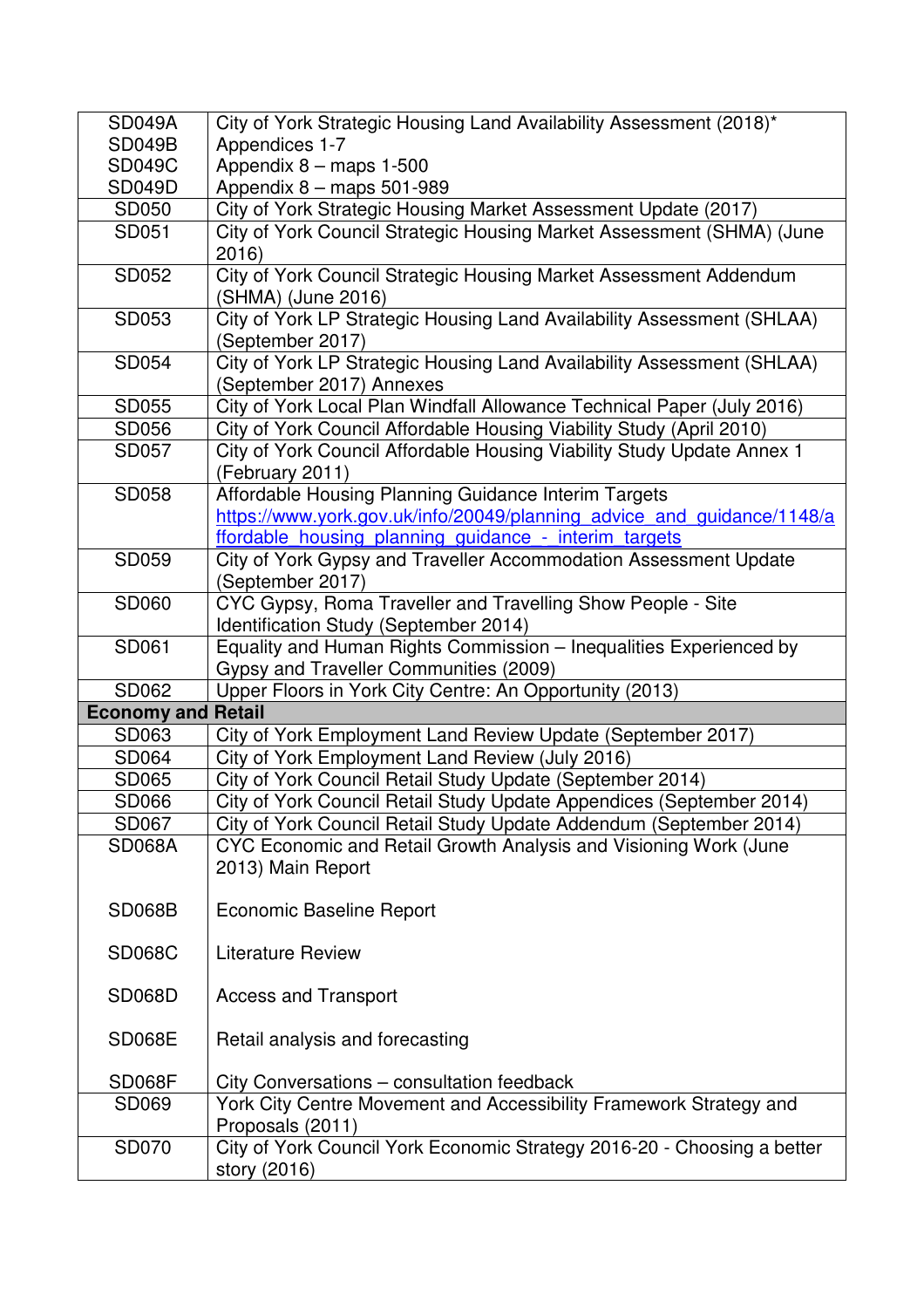| SD071                                                                                 | York New City Beautiful: Toward an Economic Vision (2010)                              |
|---------------------------------------------------------------------------------------|----------------------------------------------------------------------------------------|
|                                                                                       | <b>Housing and Employment Sites</b>                                                    |
|                                                                                       | * Additional Local Plan Site Selection Paper information relating to the Further Sites |
| Consultation (2014) can be found in [SDO15A & B, SD016], Preferred Sites Consultation |                                                                                        |
| (2016) can be found in [SDO18, SD019] and the Pre-Publication Consultation (2017) can |                                                                                        |
|                                                                                       | be found in [SD021and SD22A, B &C].                                                    |
| SD072A                                                                                | City of York Site Selection Paper (June 2013)                                          |
|                                                                                       |                                                                                        |
| <b>SD072B</b>                                                                         | City of York Site Selection Paper (June 2013) Annexes                                  |
| SD073                                                                                 | City of York Local Plan Site Selection Paper Addendum (September 2014)                 |
|                                                                                       | <b>Transport and Communications</b>                                                    |
| SD074                                                                                 | City of York Council Local Transport Plan 3 2011-2031 (2011)                           |
| SD075                                                                                 | City of York Transport Topic Paper (September 2017)                                    |
| SD076                                                                                 | City of York Transport Topic Paper (2018)*                                             |
| <b>SD077</b>                                                                          | Yorkshire and Humber Route Utilisation Strategy (2009)                                 |
| <b>SD078</b>                                                                          | Transport Infrastructure Investment Requirements Study (2014)                          |
| SD079                                                                                 | City of York Transport Implications of the City of York Local Plan Preferred           |
|                                                                                       | Options (June 2013)                                                                    |
| <b>Green Infrastructure</b>                                                           |                                                                                        |
| <b>SD080</b>                                                                          | City of York Local Biodiversity Action Plan (2017)                                     |
| SD081                                                                                 | City of York Sites of Importance for Nature Conservation (SINC) Review<br>2017         |
| SD082                                                                                 | City of York Local Plan Burial Grounds and Cemeteries Report (September<br>2017)       |
| SD083                                                                                 | Active York Playing Pitch Strategy (2014)                                              |
| SD084                                                                                 | <b>Built Sports Facilities Strategy (2013)</b>                                         |
| <b>SD085</b>                                                                          | City of York Local Plan Evidence Base - Open Space and Green                           |
|                                                                                       | Infrastructure Update (September 2017)                                                 |
| <b>SD086A</b>                                                                         | City of York Local Plan Evidence Base - Open Space and Green                           |
|                                                                                       | Infrastructure (2014) Main Report                                                      |
|                                                                                       |                                                                                        |
| <b>SD086B</b>                                                                         | Appendix A-C                                                                           |
|                                                                                       |                                                                                        |
| <b>SD086C</b>                                                                         | <b>Appendix D1</b>                                                                     |
|                                                                                       |                                                                                        |
| <b>SD086D</b>                                                                         | Appendix D2-H                                                                          |
| SD087                                                                                 | Leeds City Region Green Infrastructure Strategy (2010)                                 |
| <b>SD088</b>                                                                          | City of York Council Technical Paper - Green Corridors (2011)                          |
| SD089                                                                                 | City of York Council Biodiversity Audit (2010)                                         |
| SD090                                                                                 | City of York Commuted Sum Payments for Open Space in New                               |
|                                                                                       | Developments - A Guide for Developers (Updated June 2014)                              |
|                                                                                       | <b>Environmental Quality and Flood Risk</b>                                            |
| SD091                                                                                 | City of York Council Strategic Flood Risk Assessment, Revision 2 (2013)                |
| SD092                                                                                 | York Local Flood Risk Management Strategy (2015)                                       |
| SD093                                                                                 | City of York Council Low Emission Strategy (2012)                                      |
| SD094                                                                                 | Environment Protection Act (1990)                                                      |
| SD095                                                                                 | City of York Council Surface Water Management Plan (December 2012)                     |
| <b>SD096</b>                                                                          | City of York Air Quality Action Plan 3 (December 2015)                                 |
| <b>Health and Wellbeing</b>                                                           |                                                                                        |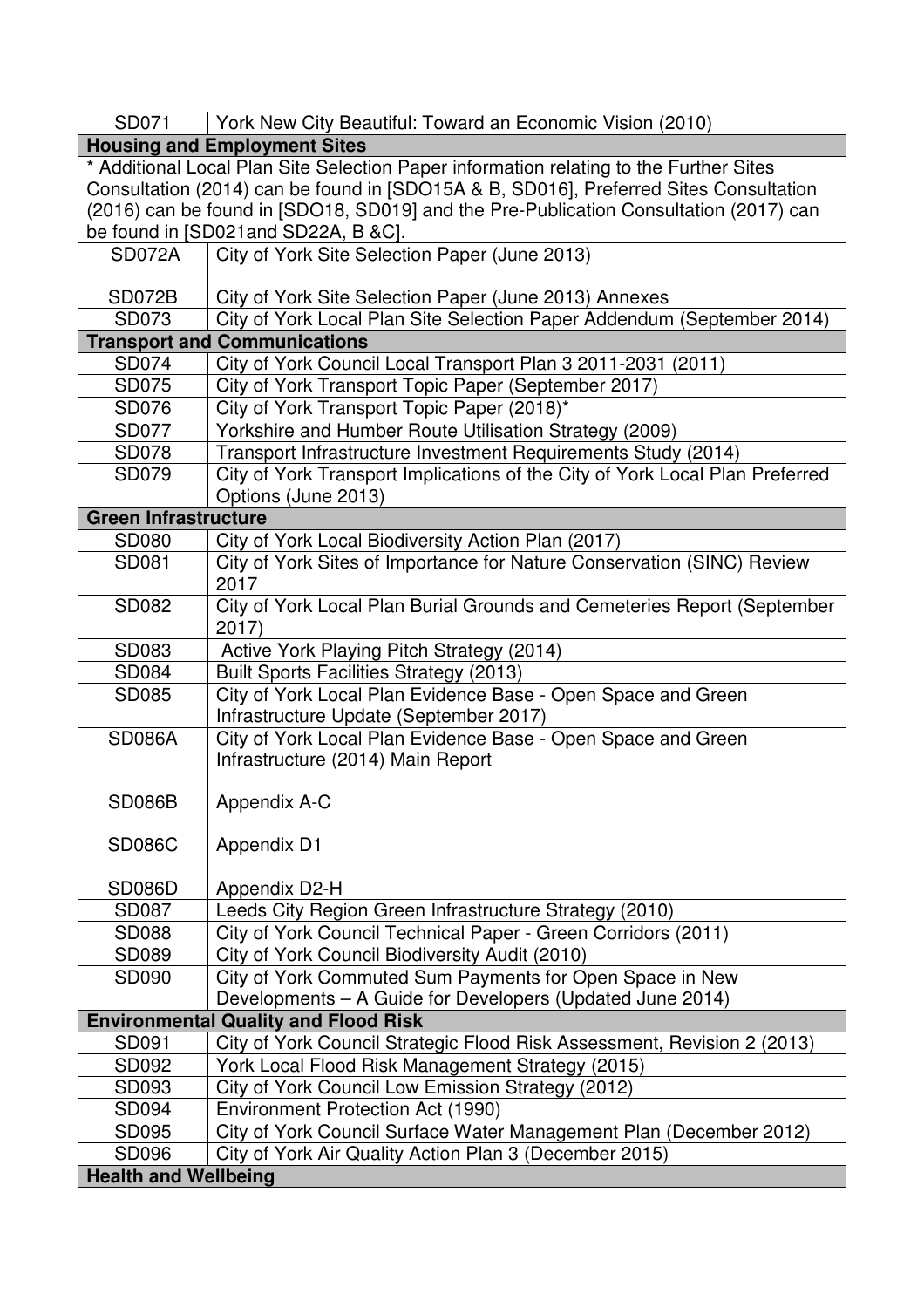| SD097                 | York's Joint Health and Wellbeing Strategy 2017-2022 (2017)                                                         |
|-----------------------|---------------------------------------------------------------------------------------------------------------------|
| <b>SD098</b>          | The Health Impacts and Costs of Poor Housing in York - A Quantitative                                               |
|                       | Health Impact Assessment (2015)                                                                                     |
| <b>Education</b>      |                                                                                                                     |
| <b>SD099</b>          | City of York Local Development Framework Technical Paper - School<br>Playing Fields Assessment (2010)               |
| <b>SD100</b>          | Department of Health Health Building Note 11- Facilities for Primary and<br><b>Community Care Services (2013)</b>   |
|                       | <b>Placemaking Heritage and Culture</b>                                                                             |
| <b>SD101</b>          | City of York LP Heritage Impact Appraisal (Pre-Publication Regulation 18<br>Consultation) (September 2017)          |
| SD102                 | City of York Local Plan Heritage Impact Appraisal Annex's (September<br>2017                                        |
| SD103                 | City of York Heritage Topic Paper Update (September 2014)                                                           |
| SD104                 | York Central Historic Core Conservation Area Appraisal (2011)                                                       |
| SD105                 | City of York Historic Environment Characterisation Project (2014)                                                   |
| <b>SD106</b>          | City of York Historic Character and Setting Technical Paper Update (June<br>2013)                                   |
| <b>SD107A</b>         | Approach to the Green Belt Appraisal (2003)                                                                         |
| <b>SD107B</b>         | Approach to the Green Belt Appraisal North Map (2003)                                                               |
| <b>SD107C</b>         | Approach to the Green Belt Appraisal South Map (2003)                                                               |
| <b>SD108</b>          | City of York Historic Character and Setting Technical Paper (January 2011)                                          |
| <b>SD109</b>          | City of York Streetscape Strategy and Guidance (2014)                                                               |
| SD110                 | Ancient Monuments and Archaeological Areas Act (1979)                                                               |
| <b>SD111</b>          | Historic England - Conservation Principles, Policies and Guidance (2008)                                            |
| SD112                 | Planning (Listed Buildings and Conservation Areas) Act (1990)                                                       |
| SD113                 | Historic England - Setting of Heritage Assets (2011)                                                                |
| <b>SD114</b>          | English Heritage and York City Council - York Development and<br>Archaeology Study (May 1991)                       |
| A                     | Part 1                                                                                                              |
| B                     | Part 2                                                                                                              |
| C                     | Appendix B                                                                                                          |
| <b>Climate Change</b> |                                                                                                                     |
| <b>SD115</b>          | A Climate Change Framework for York 2015-2015 (2010)                                                                |
| <b>SD116</b>          | A Climate Change Action Plan for York (2010)                                                                        |
| <b>SD117</b>          | City of York Council Renewable Energy Study (2014)                                                                  |
| <b>SD118</b>          | Climate Change Act (2008)                                                                                           |
| SD119                 | Deregulation Act 2015                                                                                               |
| <b>SD120</b>          | Energy Efficiency (Private Rented Property) (England and Wales)<br>Regulations (2015)                               |
| <b>SD121</b>          | Fixing the Foundations - Creating a More Prosperous Nation (2015)                                                   |
| <b>SD122</b>          | Climate Change Section of the City of York Local Plan Carbon Trust report                                           |
|                       | 19/06/2017. (Includes Leeds City Region Strategic Heat Programme Heat<br>Network Opportunity Mapping Report (2014)) |
| SD123                 | Managing Landscape Change - R&LCEDs - A Sensitivity Framework of                                                    |
|                       |                                                                                                                     |